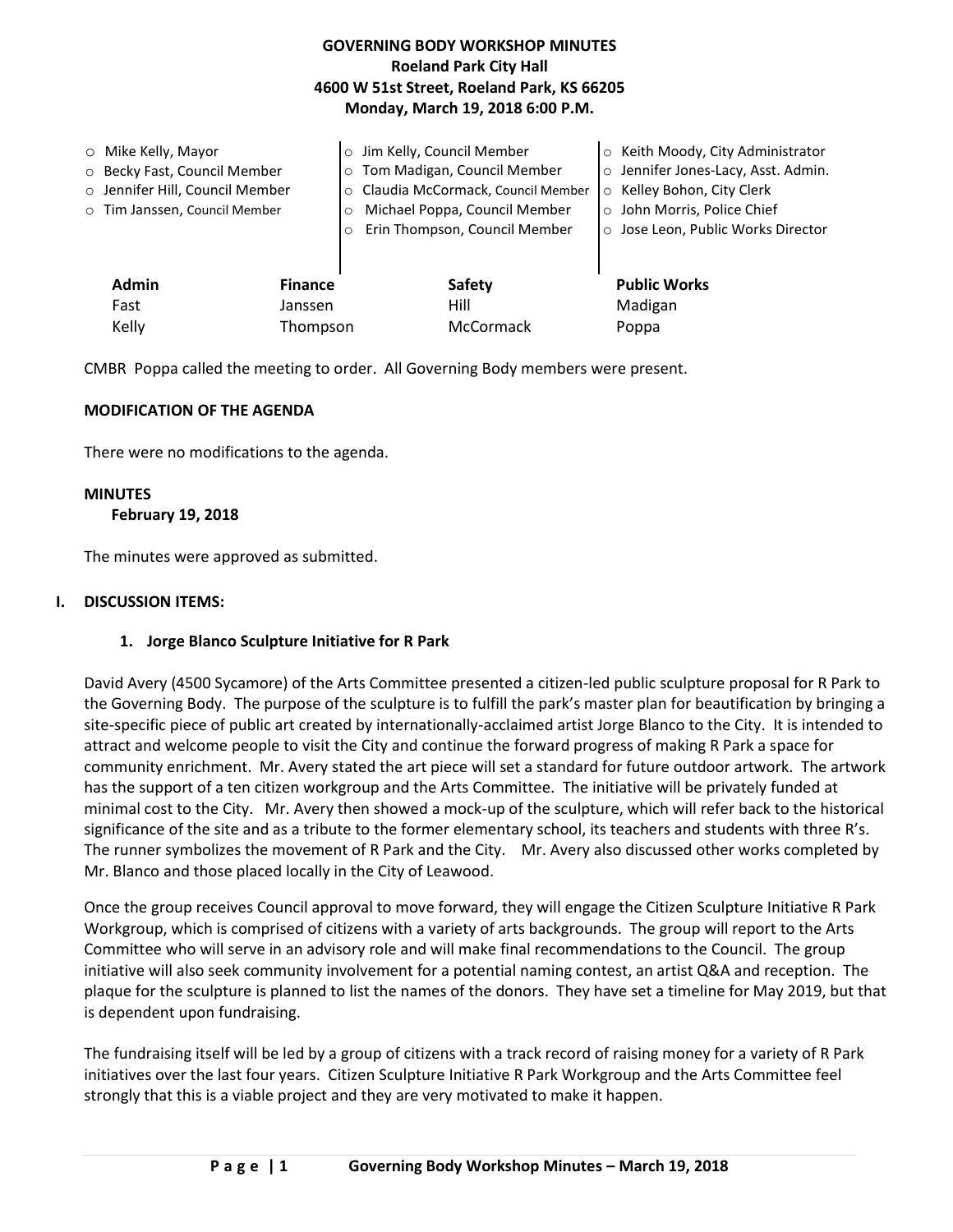April Bishop, Cultural Arts Coordinator for the City of Leawood, has worked with Jorge Blanco. Ms. Bishop endorsed working with Mr. Blanco stating that he is very professional, on budget and on time. She added he is fantastic to work with. Ms. Bishop said art is subjective and Mr. Blanco is a good option and has never had any push-back on his work. She described it as delightful, vibrant and children and adults engage with it. She also brought a funding packet used by Leawood to raise money for the art.

Marek Gliniecki, Chair of the Arts Committee, stated the Arts Advisory Committee is pleased to support the exciting project and requested the Council support and give their approval to proceed with the project. As part of the approval request, they are asking for permission to include the names of major donors on the plaque as that is an important part of the fundraising effort. He reiterated that this is a citizen-led grassroots initiative by people who have not only a passion for art, but a passion for Roeland Park itself.

CMBR McCormack said she met with some members of the Arts Committee and is excited about another amazing project that they have put together and supports what they have been trying to achieve as far as aesthetics.

CMBR Poppa thanked the sculpture initiative members for their dedication to Roeland Park and R Park and to the quality of life and aesthetics in the City. He also thanked everyone who was there to support the project.

CMBR Hill remarked she was impressed with what went into the project, they have covered everything and it was so well done.

There was unanimous consent to move this forward to the Consent Agenda at the 3/19 Council Meeting.

## **2. Time and Attendance Software for Employees**

City Clerk Bohon said this was a 2018 objective to research time attendance software. She provided pricing with ADP, which has an annual investment of \$3,000, well under the City budget of \$5,000

Some highlighted benefits for staff:

- Check their time worked throughout the week.
- Automated requests for time off
- Monitor their own leave balances
- Automated transfer of overtime work to comp time

Benefits for Supervisors:

- Monitoring overtime
- Clocking errors
- Monitoring tardiness
- Being able to approve paid time off
- Ability to reports to track time spent on projects

There was unanimous consent to move this item to the Consent Agenda of the 3/19 Council Meeting.

### **3. Aquatic Center Shingle Replacement for Pump House and Changing Facility**

Public Works Director Leon contacted three companies for bids to replace the roof at the Aquatic Center. He clarified that this item did not have anything to do with the dome. His request was to proceed with Eclipse Roofing at a cost of \$35,184. He added that they were the second lowest bid, but they completed a thorough inspection of the roof.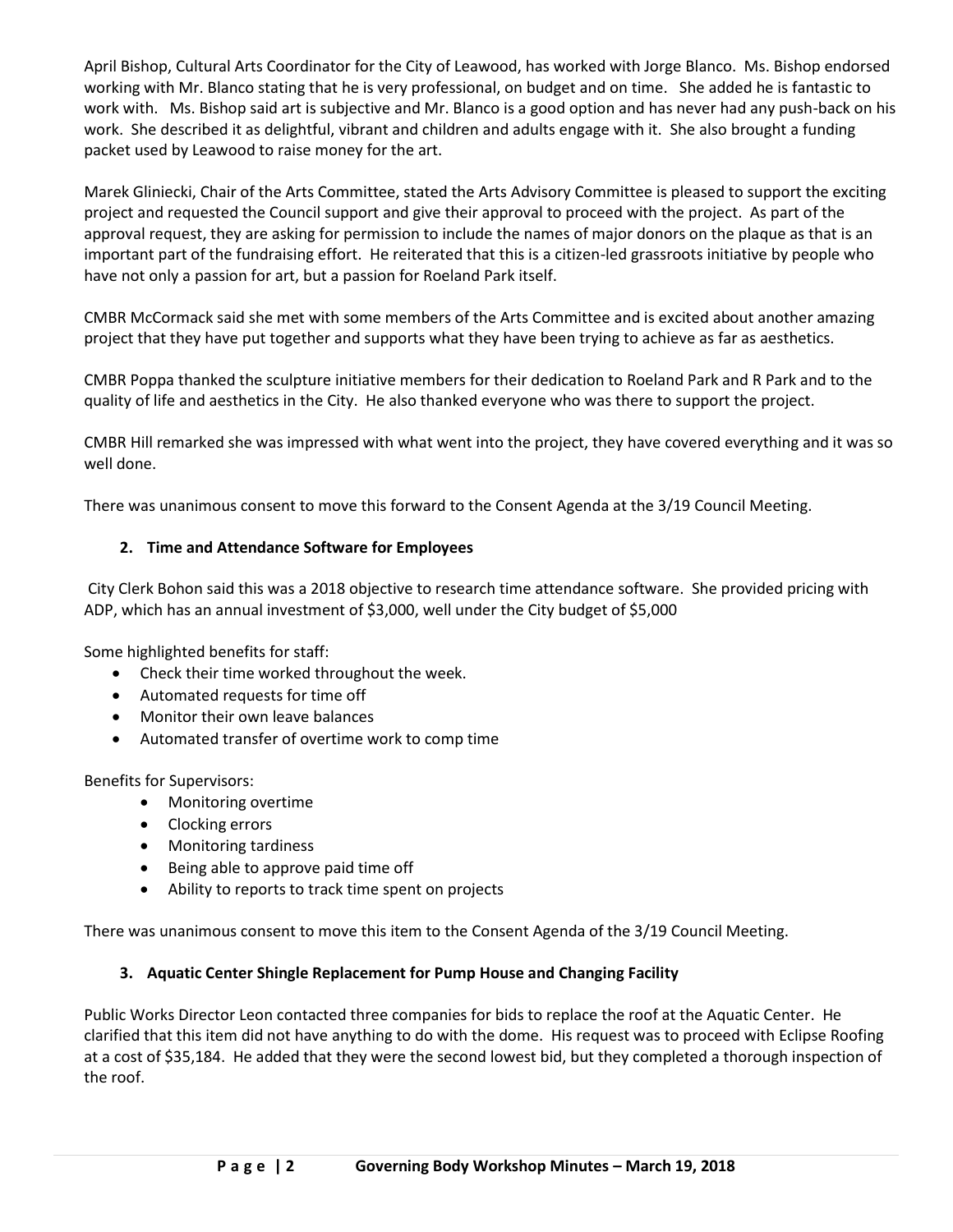CMBR Janssen asked how soon work would begin once approval is given. Mr. Leon said Eclipse Roofing said they were currently about two weeks out. Mr. Leon made it clear he wanted the work done by the first part of May before the Aquatics Center opened. The project would be a complete tear-off.

Mayor Kelly thanked Mr. Leon for putting this together and asked if they have used Midwest or Eclipse in any past projects. Mr. Leon not that he is aware of that in his time with the city. He did choose to use one of the companies as they are the most reputable in the area.

CMBR Thompson noted for the record that the City is responsible for half the cost and JCPRD will pay the other half.

CMBR Kelly asked if Eclipse would be working for Roeland Park or JCPRD. Mr. Leon clarified it would be for the City.

There was consensus to move this item forward to the Consent Agenda at the 3/19 Council meeting for approval of Aquatic Center roof replacement by Eclipse Roofing at a cost not to exceed \$35,184, with City's share of the project cost to be \$17,592.

# **4. Voting During Workshops**

City Administrator Moody said this discussion topic came about from wanting to know how the votes went during meetings and whether an option could be added to the Novus agenda system. Mr. Moody said the Workshop as constructed now is a place for the Governing Body to have a discussion and to get an informal feel of where they stand on issues. While in a Workshop they take no binding action.

There were two items to be discussed, whether to poll the Governing Body individually during Workshop for which way they are leaning on an item and whether to add electronic voting capabilities during Council meeting.

CMBR Madigan said they have three actions, whether to discuss an item further at another Workshop, move it to the Council meeting for further discussion, or to move the item to the Consent Agenda. He added that if there is a majority consensus to move it to the Consent Agenda or to the Council for action, he didn't understand the need for a Workshop vote as the Council makes the final approval.

CMBR Thompson felt they do need to be able to keep track of how the votes are recorded.

Mayor Kelly said the Workshop discussion are helpful and provide guidance to the Council. Also by agreeing to move it to New Business at the Council meeting does not necessarily mean a vote in support of the issue.

CMBR Fast spoke against allowing voting in the Workshop as it is a committee discussion. After Workshop meetings, she is in contact with her constituents and relies on their feedback. She stated when she was Council President and there was a controversial topic, she would ask each person to state their position and that would give staff direction. She does not want to be on the record with her vote from a Workshop until she has fully heard from constituents and is able to do more research and wants that two weeks to get that input. She said the best practice is a first reading at the Workshop on an issue and then wait until the following month to take a vote. She said now they are forwarding everything to the Consent Agenda and there is no time for residents to provide input. CMBR McCormack said she understands the points CMBRS Madigan and Fast have stated. She felt that maybe it is a verbiage issue and they could do informal polling of the members at the Workshop.

CMBR Hill would like to see it called polling, so their constituents know which way they are thinking and are able to reach out to them prior to a final Council vote.

CMBR Kelly asked if electronic voting would add more time and would they have to provide their own devices. City Administrator Moody said he believed it would add some minutes to the meetings to allow for opening and closing of the voting period and announcing the results after all have voted. He added that Councilmembers would provide